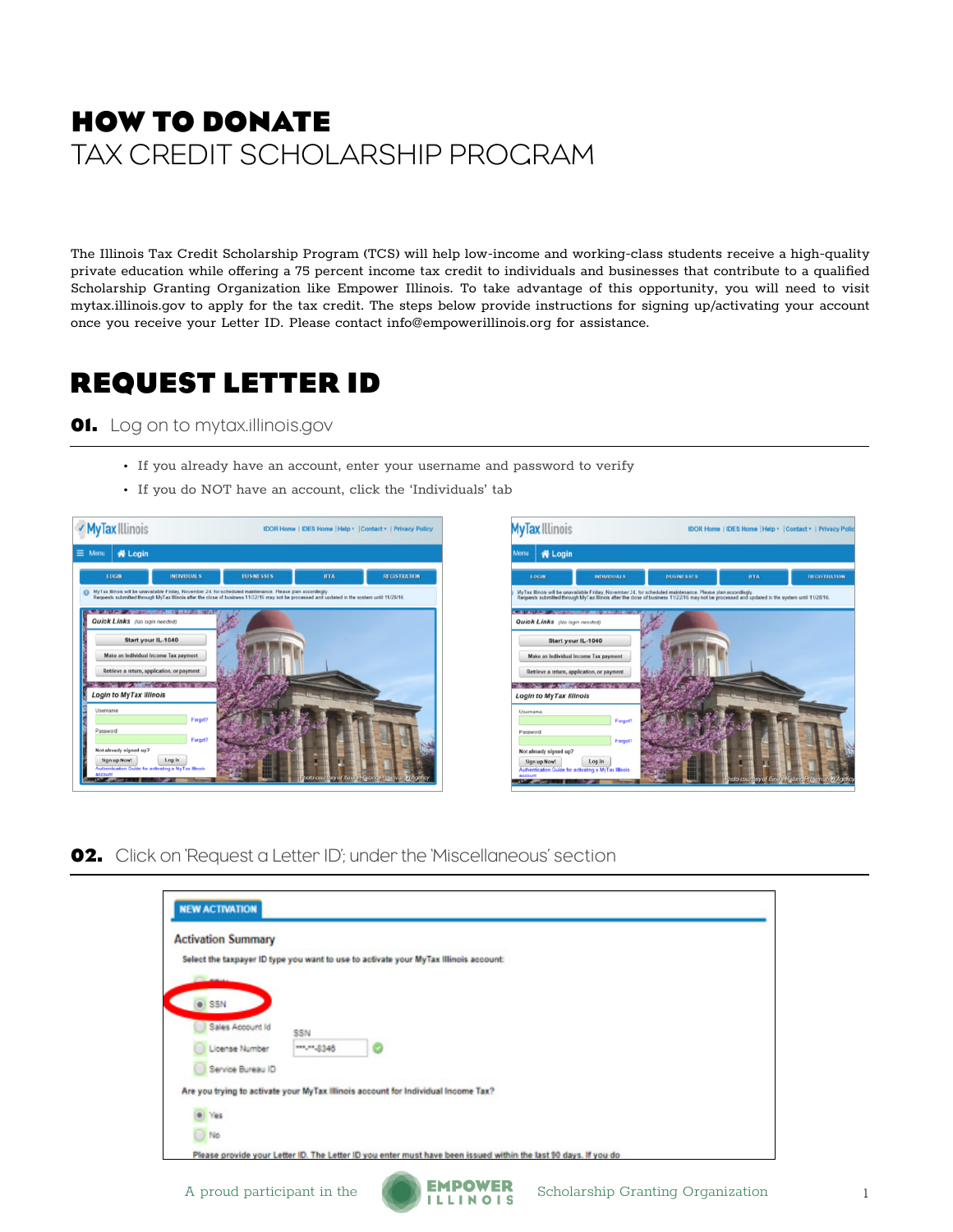- IL-PIN
- 2016 Adjusted Gross Income
- IL Driver's License Number
- IL State Identification Number

|             | <b>Request</b><br>$\mathbf x$                                                                                                                      | <b>Ivacy Po</b> |
|-------------|----------------------------------------------------------------------------------------------------------------------------------------------------|-----------------|
|             |                                                                                                                                                    |                 |
|             | <b>IL-PIN Inquiry</b>                                                                                                                              |                 |
|             | Enter the information below to get your IL-PIN. If you are married filing jointly, you will have to<br>enter your spouse's information separately. | <b>TRATION</b>  |
|             | 1. Social Security number                                                                                                                          |                 |
|             | Please enter ONE of the following and confirm your entry using the checkbox.<br>2.                                                                 |                 |
|             | Adjusted Gross Income (from most recently filed return)                                                                                            |                 |
|             | Illinois Driver's License Number                                                                                                                   |                 |
| $1(1L-104)$ | Illinois State Identification Number                                                                                                               |                 |
| submitte    | I confirm that this information is associated with my Social Security number.                                                                      |                 |
|             | <b>Conduct Inquiry</b>                                                                                                                             |                 |

**04.** Click 'Submit' and enter and confirm your email address; then click 'OK' to submit and receive your confirmation.

|                                                              |                | Web Contact Information:                                                              |                                                                                               |
|--------------------------------------------------------------|----------------|---------------------------------------------------------------------------------------|-----------------------------------------------------------------------------------------------|
| <b>IS</b>                                                    | tivacy Policy  | Your Name                                                                             | Contact Phone                                                                                 |
| Request<br>$\pmb{\times}$                                    |                | Charles                                                                               | (630)740-2150                                                                                 |
|                                                              |                | Email                                                                                 | Alternate Phone                                                                               |
| <b>IL-PIN Inquiry</b>                                        |                | charles.palys@gmail.com                                                               |                                                                                               |
| Social Security Number: *                                    |                | Web Logon Information:                                                                |                                                                                               |
|                                                              | <b>TRATION</b> | Pick a username, you'll use this to login to MyTax Illinois:                          |                                                                                               |
|                                                              |                | ۰<br>cpalys                                                                           | Password Rules                                                                                |
|                                                              |                | Pick your password:                                                                   | . Minimum 8 characters, no more than 20                                                       |
|                                                              |                |                                                                                       | · Passwords must contain both letters and numbers<br><b>CO</b> . Passwords must be mixed case |
|                                                              |                | In case you forget your password:                                                     |                                                                                               |
| <b>Back</b>                                                  |                | In what city does your nearest sibling live?                                          |                                                                                               |
|                                                              |                |                                                                                       |                                                                                               |
| ling                                                         |                | Chicago                                                                               |                                                                                               |
| $(11 - 10)$<br>ubmitti                                       |                | Confirm Important Information:                                                        |                                                                                               |
| <b><i><u>Charles Birth</u></i></b>                           |                | Confirm Email                                                                         |                                                                                               |
|                                                              |                | charles.palys@gmail.com                                                               |                                                                                               |
| Miscellaneous                                                |                | Confirm Password                                                                      |                                                                                               |
| 1040-ES, or IL-505-I payment<br>Request a Letter ID          |                |                                                                                       |                                                                                               |
| File a Use Tax Return (Form ST-44)<br>d / extension payments |                |                                                                                       |                                                                                               |
|                                                              |                | Have a question about activating your MyTax Illinois Account? Click here to email us. |                                                                                               |
| File a Cigarette Use Tax Return (Form RC-44)                 |                |                                                                                       |                                                                                               |
| Re-print my Basset Card                                      |                |                                                                                       |                                                                                               |
| File a Liquor Control Commission complaint                   |                |                                                                                       |                                                                                               |
|                                                              |                |                                                                                       |                                                                                               |
|                                                              |                |                                                                                       |                                                                                               |

**05.** Your Letter ID will be mailed to the address on your last year's tax return. You should receive it within 7–10 business days.

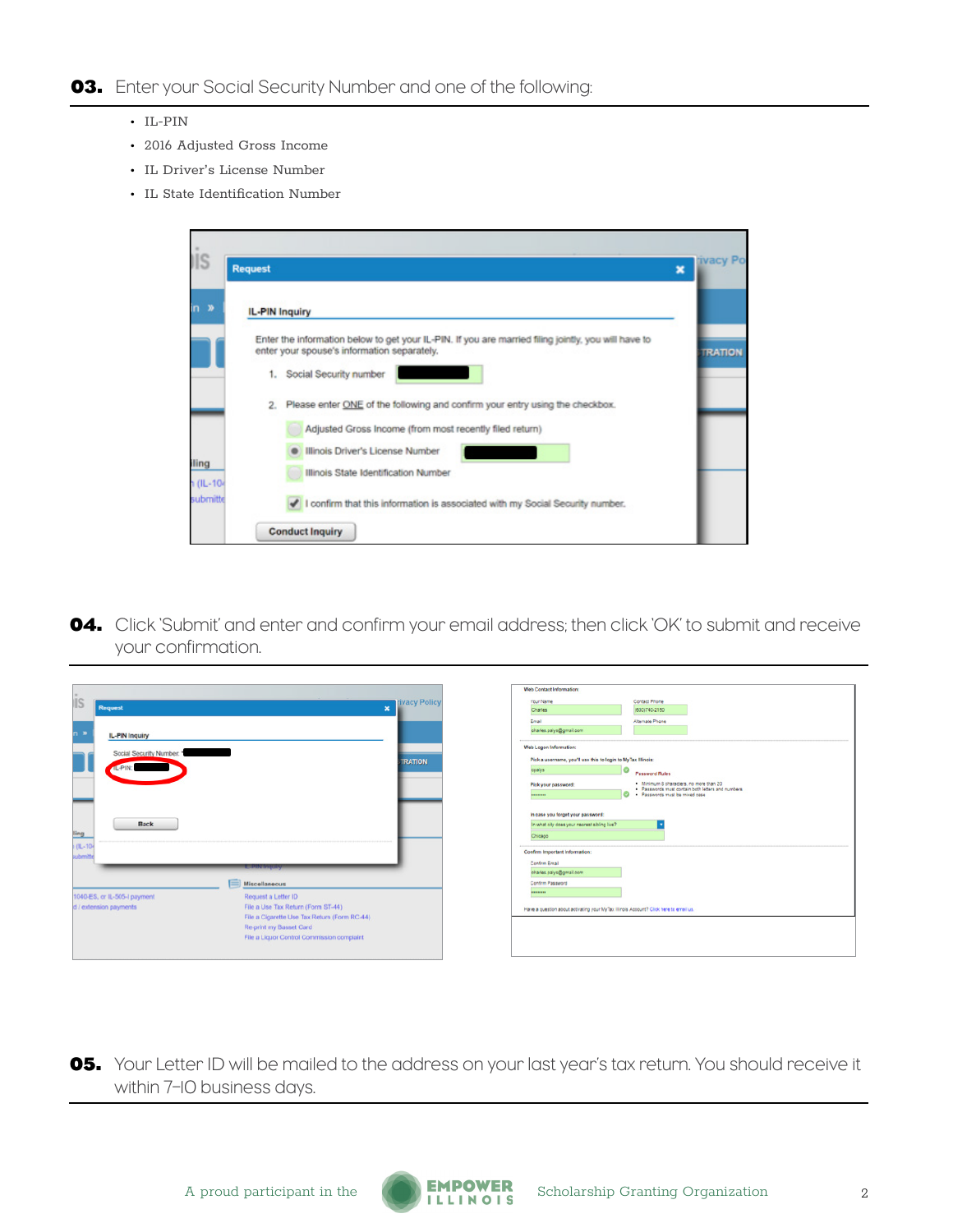# **AFTER YOU HAVE RECEIVED YOU LETTER ID** ACTIVATE YOUR ACCOUNT



**06.** Log on to mytax.illinois.gov and click 'Sign Up Now'

**07.** Select SSN, enter your Social Security Number and click submit; then click 'Yes' to begin activating your account

• Enter your Letter ID and either your Individual IL Pin or your 2016 Adjusted Gross Income (AGI). If you choose your IL PIN click on 'Look Up My IL PIN' and go to Step 8. If you choose your 2016 AGI go directly to Step 9.

| <b>NEW ACTIVATION</b>                                                                |                                                                                  |                                                                                                                                                                                                                                      |
|--------------------------------------------------------------------------------------|----------------------------------------------------------------------------------|--------------------------------------------------------------------------------------------------------------------------------------------------------------------------------------------------------------------------------------|
| <b>Activation Summary</b>                                                            |                                                                                  |                                                                                                                                                                                                                                      |
| Select the taxpayer ID type you want to use to activate your MyTax Illinois account: |                                                                                  |                                                                                                                                                                                                                                      |
|                                                                                      |                                                                                  |                                                                                                                                                                                                                                      |
| $\circ$ SSN                                                                          |                                                                                  |                                                                                                                                                                                                                                      |
| Sales Account Id<br>SSN                                                              |                                                                                  |                                                                                                                                                                                                                                      |
| License Number                                                                       | m.m.8346                                                                         |                                                                                                                                                                                                                                      |
| Service Bureau ID                                                                    |                                                                                  |                                                                                                                                                                                                                                      |
|                                                                                      | Individuals menu of the MyTax Illinois home screen to have a letter sent to you. | Please provide your Letter ID. The Letter ID you enter must have been issued within the last 90 days. If you do<br>not have a letter ID, you cannot complete this request at this time. Use the "Request a letter ID" feature on the |
| Letter ID CNXXX21264533285                                                           |                                                                                  |                                                                                                                                                                                                                                      |
| Provide ONE of the following:<br>Individual IL-PIN Look up my IL-PIN                 |                                                                                  | Prior Year Adjusted Gross Income                                                                                                                                                                                                     |
| 17244502                                                                             | ÖR                                                                               | 0.00.                                                                                                                                                                                                                                |
| Web Contact Information:                                                             |                                                                                  |                                                                                                                                                                                                                                      |
|                                                                                      | Contact Phone                                                                    |                                                                                                                                                                                                                                      |
| Your Name                                                                            |                                                                                  |                                                                                                                                                                                                                                      |
| Charles                                                                              | (630)740-2150                                                                    |                                                                                                                                                                                                                                      |

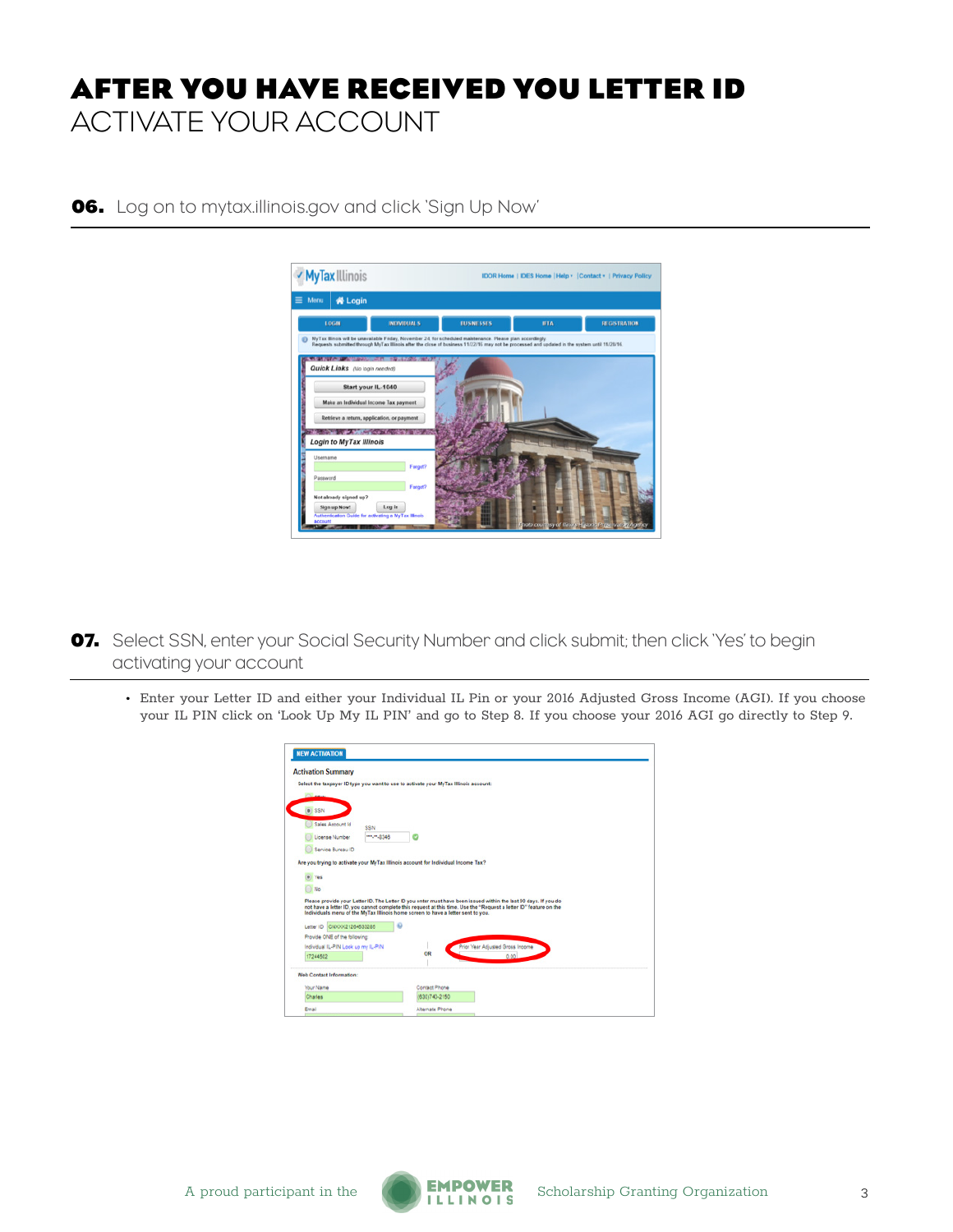### **08.** If you choose to look up your Individual IL PIN click on 'Look Up My IL PIN'

- Enter your SSN and either your IL Driver's License or your Adjusted Gross Income from 2016
- Click 'Conduct Inquiry'
- Copy your IL PIN and then click 'Back'



#### **09.** Enter your Letter ID and your IL PIN. When the screen expands, enter:

- Your contact information
- A username and password
- A security question and answer
- Confirmation of your email and password; and then click submit

| Your Name                                                    | Contact Phone                                                                       |
|--------------------------------------------------------------|-------------------------------------------------------------------------------------|
| Charles                                                      | (630)740-2150                                                                       |
| Email                                                        | Alternate Phone                                                                     |
| charles.palys@gmail.com                                      |                                                                                     |
| Web Logon Information:                                       |                                                                                     |
| Pick a username, you'll use this to login to MyTax Illinois: |                                                                                     |
| cpalys                                                       | <b>Password Rules</b>                                                               |
| Pick your password:                                          | . Minimum 8 characters, no more than 20                                             |
| --------                                                     | · Passwords must contain both letters and numbers<br>· Passwords must be mixed case |
|                                                              |                                                                                     |
| In case you forget your password:                            |                                                                                     |
|                                                              |                                                                                     |
| In what city does your nearest sibling live?                 |                                                                                     |
| Chicago                                                      |                                                                                     |
| <b>Confirm Important Information:</b>                        |                                                                                     |
| Confirm Email                                                |                                                                                     |
| charles.palys@gmail.com                                      |                                                                                     |
| Confirm Password                                             |                                                                                     |



**10.** Click 'OK' on the next screen. You will receive email confirmation that your account was activated

| $\overline{\phantom{a}}$<br>***** 0340<br>License Number                                                                                                                                                                                                                                                                                                                                                                                                                                                                                                                                                                                                                                      | V Mylax Illinois<br>IDOR Home   IDES Home   Help ·   Contact ·   Privacy Policy                                                                                                                                                                                                                                                                                                                                                                                                                                                                                                                                                                            |
|-----------------------------------------------------------------------------------------------------------------------------------------------------------------------------------------------------------------------------------------------------------------------------------------------------------------------------------------------------------------------------------------------------------------------------------------------------------------------------------------------------------------------------------------------------------------------------------------------------------------------------------------------------------------------------------------------|------------------------------------------------------------------------------------------------------------------------------------------------------------------------------------------------------------------------------------------------------------------------------------------------------------------------------------------------------------------------------------------------------------------------------------------------------------------------------------------------------------------------------------------------------------------------------------------------------------------------------------------------------------|
| Service Bureau ID<br>Are you trying                                                                                                                                                                                                                                                                                                                                                                                                                                                                                                                                                                                                                                                           | $\equiv$ Menu $\Rightarrow$ Login » Request » Confirmation                                                                                                                                                                                                                                                                                                                                                                                                                                                                                                                                                                                                 |
| O Yes<br>Submit Activation Summary for: Charles?<br>No.<br>Important: If you are establishing your first MyTax Illinois logon, you are considered the primary user of your account with<br>Master' control capabilities. This means that you will have control of your MyTax Illinois account and will have the<br>Please prov<br>responsibility of granting access to any other person(s) you choose (e.g., CPA). By using the authorization code that is<br>not have a<br>issued for the initial login, you assume responsibility for all actions taken on your My Tax Illinois account.<br>Individuals<br>Letter ID<br>Provide ON<br>Individual IL<br>17244502<br>Web Contact Information: | Confirmation<br>Congratulations! You have submitted all the necessary information for your MyTax Illinois account activation.<br>Your confirmation number<br>Submitted on: 11/14/2017 4:05:18 PM (Central Time)<br>Request type: MyTax Illinois Activation<br>Activation request for: Charles<br>You should receive an email shortly with additional information about accessing the MyTax Illinois account for which you submitted activation information.<br>If you have questions, please visit our website at tax.illinois.gov or call us at 217 785-3707.<br>Reference the confirmation number provided above.<br><b>Printable Confirmation</b><br>OK |
| --                                                                                                                                                                                                                                                                                                                                                                                                                                                                                                                                                                                                                                                                                            |                                                                                                                                                                                                                                                                                                                                                                                                                                                                                                                                                                                                                                                            |